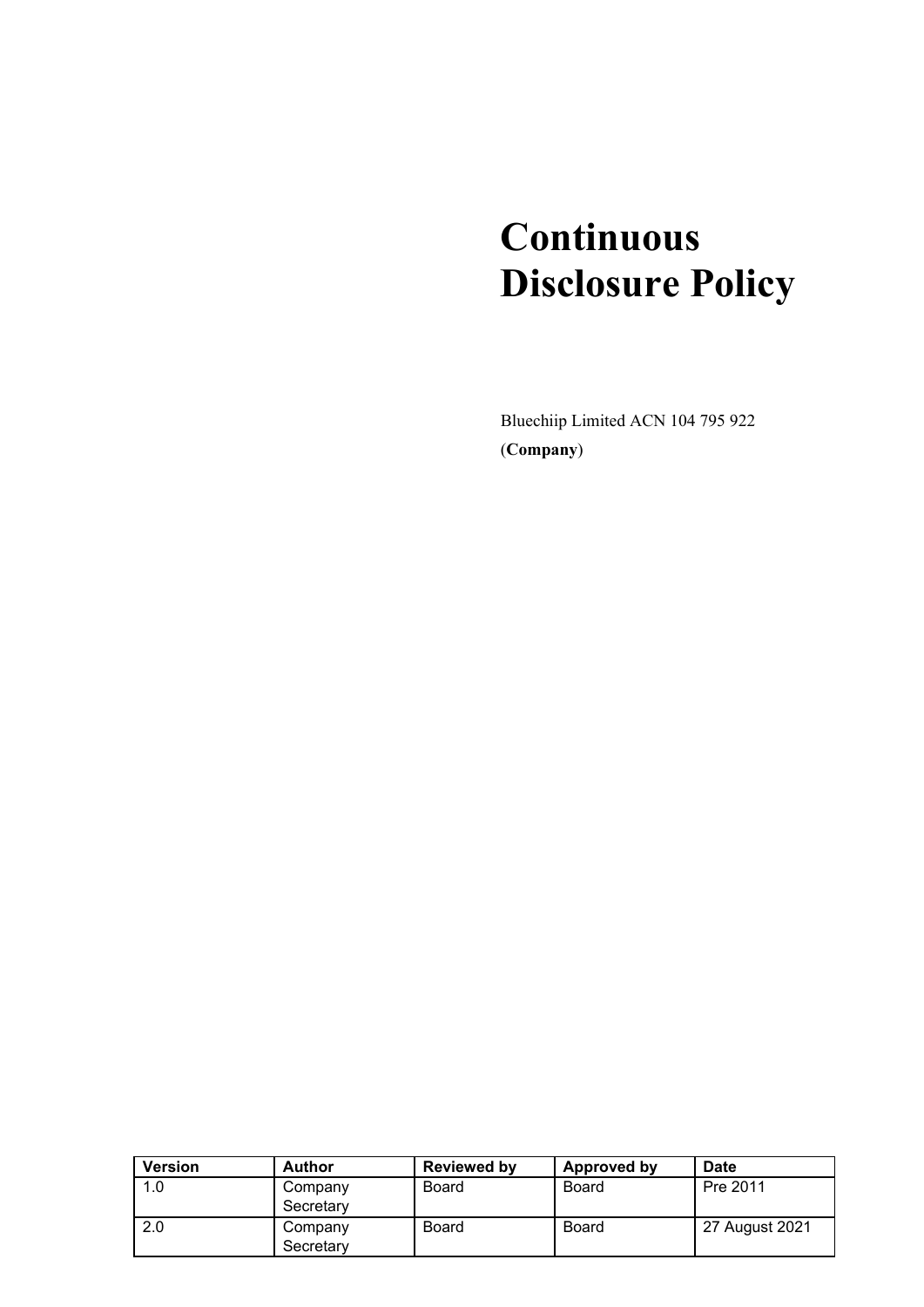# Continuous Disclosure Policy

# **1 Introduction**

- 1.1 Fully paid ordinary shares in the Company will be or are quoted on the financial market operated by ASX Limited (**ASX**).
- 1.2 Under the ASX Listing Rules a company must continuously disclose price-sensitive information to the market. Price-sensitive information is information that a reasonable person would expect to have a material effect on the price or value of a company's securities.
- 1.3 The disclosure obligation is given legislative force under the *Corporations Act 2001* (Cth) (**Corporations Act**).
- 1.4 The Company is committed to complying with the continuous disclosure obligations contained in the ASX Listing Rules and the Corporations Act.
- 1.5 This policy embraces the principles contained in the ASIC guidance note, Better Disclosure for Investors, ASX Guidance Note 9 and the Principles of Good Corporate Governance and Best Practice Recommendations published by the ASX Corporate Governance Council.

# **2 Defined terms**

2.1 In this policy:

**Board** means the directors of the Company, from time to time, acting as a board.

**Company Securities** includes shares in the Company, options over those shares and any other financial products of the Company traded on the ASX.

**Disclosure Officer** means the Company Secretary for the time being of the Company.

# **3 Objective**

- 3.1 The objective of this policy is to:
	- (a) ensure the Company immediately discloses all price-sensitive information to ASX in accordance with the ASX Listing Rules and the Corporations Act;
	- (b) ensure officers and employees (if any) are aware of the Company's continuous disclosure obligations; and
	- (c) establish procedures for:
		- (i) the collection of all potentially price-sensitive information;
		- (ii) assessing if information must be disclosed to ASX under the ASX Listing Rules or the Corporations Act;
		- (iii) releasing to ASX information determined to be price-sensitive information and to require disclosure; and
		- (iv) responding to any queries from ASX (particularly queries under Listing Rule 3.1B (see paragrap[h 10\)](#page-5-0).

# **4 Disclosure Committee**

The Company has established as a delegate of the Board a Disclosure Committee comprising:

- (a) the chairperson of the Board;
- (b) the Company secretary;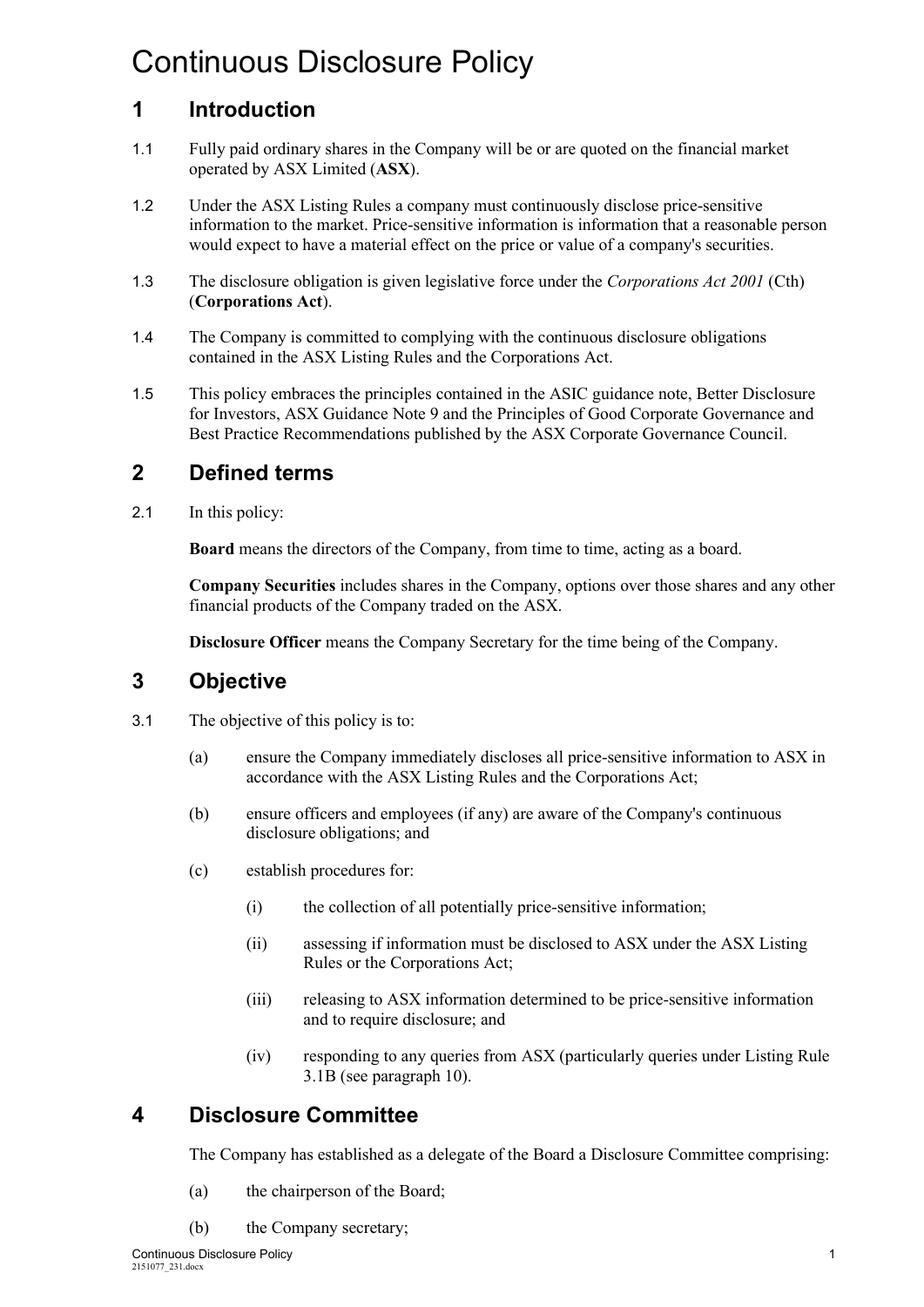- (c) the Chief Executive Officer; and
- (d) any other appropriate staff as determined by the Company.
- 4.2 The Disclosure Committee will assist the Company to comply with its continuous disclosure obligations under ASX Listing Rule 3.1 and section 674 of the Corporations Act by providing information and drafting ASX announcements for approval by the Board or its delegate.
- 4.3 The Disclosure Officer is the convenor of the Disclosure Committee.
- 4.4 The quorum for a meeting of the Disclosure Committee is 2 members (one of which must be the chairperson of the Board (or his alternate)).
- 4.5 Decisions of the Disclosure Committee are by a simple majority vote of those members of the committee available when a decision is required. If the Disclosure Committee cannot reach consensus on a matter, the matter must be referred to the Board.

#### **5 Purpose and responsibilities of the Disclosure Committee**

- 5.1 The purpose of the Disclosure Committee is to assist the Board achieve its objective to establish, implement and supervise an effective continuous disclosure system and to assist the Company to meet its continuous disclosure obligations.
- 5.2 The Disclosure Committee is responsible for:
	- (a) deciding if information should be disclosed to ASX in accordance with paragraph [7](#page-3-0) and subject to any decision of the Board;
	- (b) ensuring compliance with continuous disclosure obligations;
	- (c) establishing a system to monitor compliance with continuous disclosure obligations and this policy;
	- (d) monitoring regulatory requirements so that this policy continues to conform with those requirements;
	- (e) monitoring movements in the price of the Company's Securities and share trading to identify circumstances where a false market may have emerged in Company Securities; and
	- (f) making decisions about trading halts.

# **6 Disclosure Officer**

- 6.1 The Board has appointed the Company Secretary to act as the Disclosure Officer.
- 6.2 The Disclosure Officer is responsible for:
	- (a) conducting all disclosure discussions with ASX;
	- (b) communicating with ASX about general matters concerning the ASX Listing Rules (in accordance with ASX Listing Rule 12.6);
	- (c) ensuring officers and employees (if any) are aware of and adequately understand:
		- (i) the continuous disclosure obligations;
		- (ii) their responsibilities in relation to the continuous disclosure obligations and to protect the confidentiality of information (including, when instructing advisers or conducting negotiations in relation to any matter that may give rise to price-sensitive information); and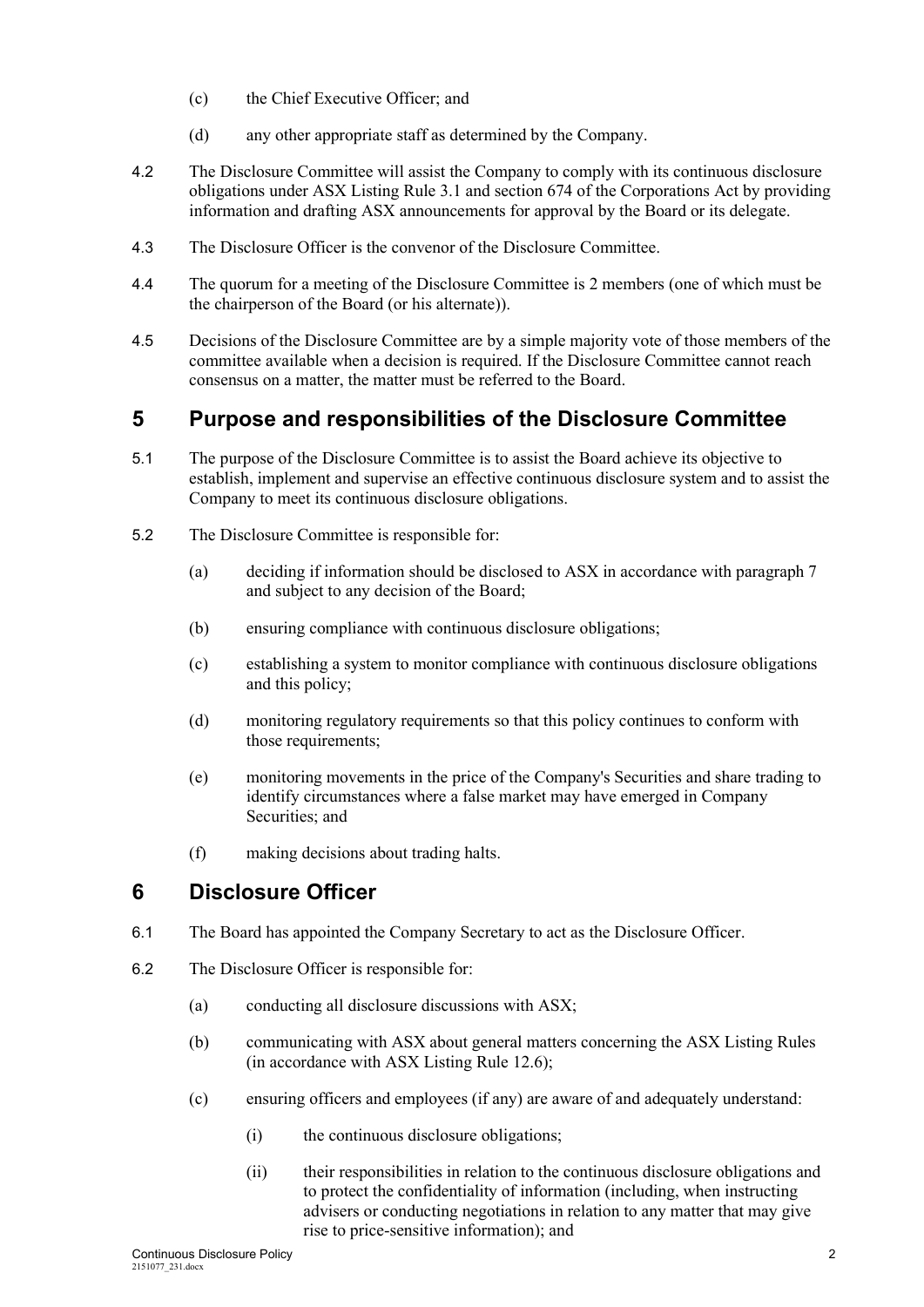- (iii) this policy:
- (d) if the Disclosure Officer thinks it necessary, implementing training sessions for directors in relation to the continuous disclosure obligations, their responsibilities in relation to those obligations and the protection of confidential information and this policy;
- (e) implementing and supervising procedures for reporting potentially price-sensitive information; and
- (f) ensuring (using all reasonable endeavours) announcements are factual, do not omit material information and are expressed in a clear and objective manner that allows investors to assess the impact of the information when making investment decisions.
- <span id="page-3-1"></span>6.3 The Disclosure Officer must maintain a file (**Disclosure File**) of:
	- (a) material disclosed to ASX;
	- (b) communications with ASX under Listing Rule 3.19B;
	- (c) potentially price-sensitive information that has come to the Disclosure Officer's attention and has not been disclosed to ASX; and
	- (d) reasons why any potentially price-sensitive information was not disclosed.
- 6.4 The Disclosure Officer must report the information referred to in paragraph [6.3](#page-3-1) to:
	- (a) the Disclosure Committee at each Disclosure Committee meeting; and
	- (b) the Board at each regular Board meeting.

# <span id="page-3-0"></span>**7 Deciding if information should be disclosed**

- 7.1 The Disclosure Committee is responsible for deciding if information should be disclosed, in accordance with paragraphs [7.2](#page-3-2) to [7.4.](#page-3-3) All potentially price-sensitive information must be given to the Disclosure Officer or another member of the Disclosure Committee (if the Disclosure Officer is unavailable).
- <span id="page-3-2"></span>7.2 If the Disclosure Committee decides information is price-sensitive and must be disclosed, the Disclosure Officer must:
	- (a) write to ASX disclosing the information; and
	- (b) send a copy of the letter to each director.
- 7.3 If the Disclosure Committee cannot reach consensus as to whether information is pricesensitive or if it must be disclosed, the Disclosure Committee must refer the matter to the Board who will, if necessary, seek external legal or financial advice. If the Disclosure Committee or the Board decides that the information is price-sensitive, the Disclosure Officer must:
	- (a) write to ASX disclosing the information; and
	- (b) if requested by a director, send a copy of the letter to that director.
- <span id="page-3-3"></span>7.4 If the Disclosure Committee decides information is not price-sensitive, or does not have to be disclosed, the Disclosure Officer must:
	- (a) make careful notes setting out:
		- (i) how the information came to their attention; and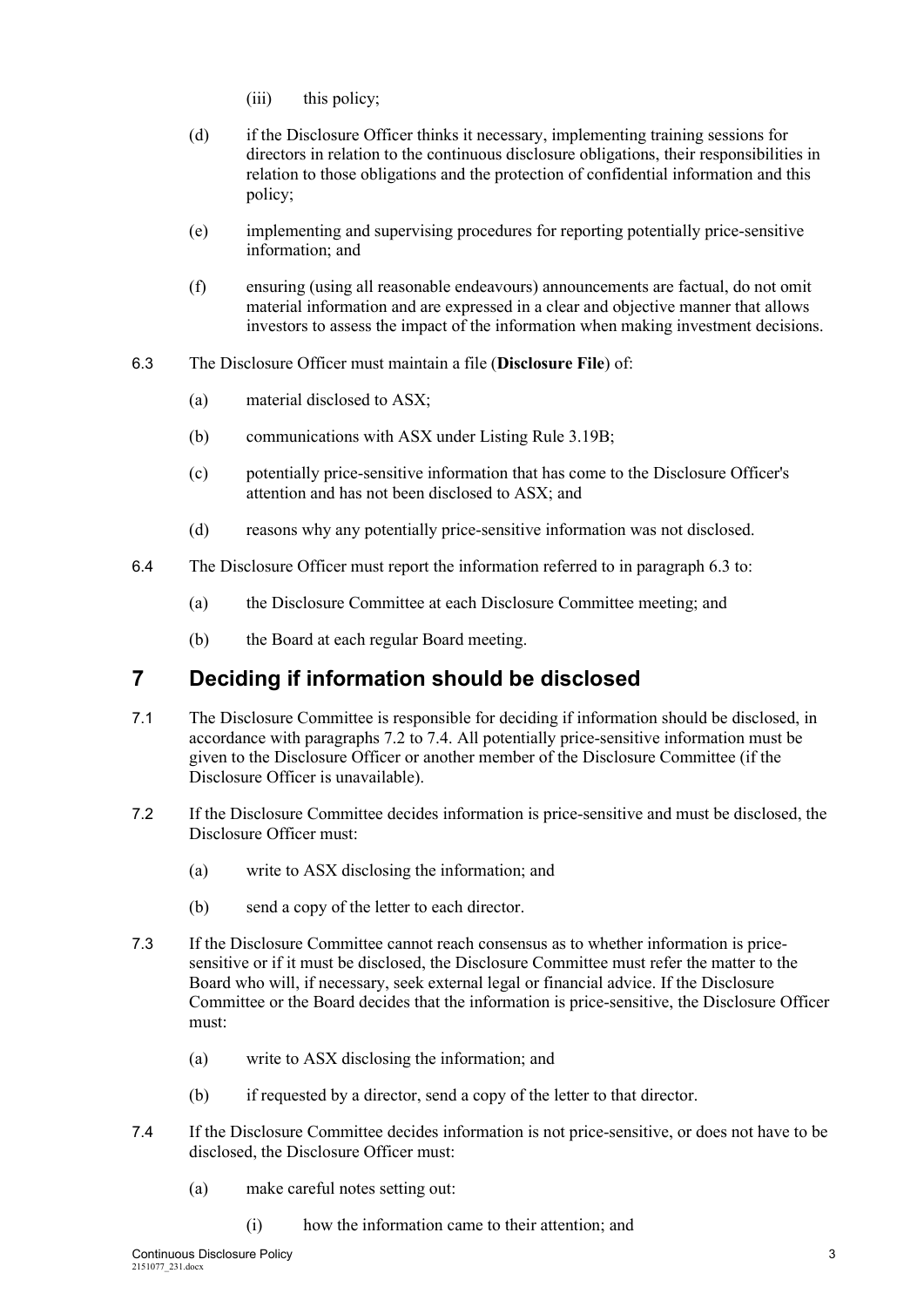- (ii) why it is not price-sensitive, or why it does not have to be disclosed; and
- (b) place those notes on the Disclosure File.
- 7.5 If a director is in doubt about whether information is potentially price-sensitive, he or she must immediately give the information to the Disclosure Officer or another member of the Disclosure Committee (if the Disclosure Officer is unavailable).

# **8 Assessing if information is price-sensitive**

- 8.1 The guiding principle is that the Company must immediately (that is 'promptly and without delay') disclose to ASX any information concerning the Company that a reasonable person would expect to have a material effect on the price or value of Company Securities.
- 8.2 If information would, or would be likely to, influence persons who commonly invest in securities in deciding whether to acquire or dispose of Company Securities, it is material. However, information could be material in other ways. If there is any doubt, the information should be disclosed to the Disclosure Officer or another member of the Disclosure Committee (if the Disclosure Officer is unavailable).
- 8.3 Examples of the types of information that may need to be disclosed include:
	- (a) a change in revenue, or profit or loss, forecasts;
	- (b) a change in asset values or liabilities;
	- (c) a change in tax or accounting policy;
	- (d) a change in the attitude of significant investors to investing in Company Securities;
	- (e) a decision of a regulatory authority in relation to the Company's business;
	- (f) an entry into or termination of a major contract;
	- (g) a material change in the directors or senior management of the Company;
	- (h) a change of control of the Company;
	- (i) a threat, commencement or settlement of any material litigation or claim;
	- (j) an agreement between the Company and one of its directors or one of their related parties; or
	- (k) a director's health.
- 8.4 There are many other types of information that could give rise to a disclosure obligation. For example, a development in a company affiliated with, but not controlled by, the Company may be price-sensitive when related to the Company itself.

# **9 Exception to disclosure**

- <span id="page-4-0"></span>9.1 The Company does not have to give ASX information if:
	- (a) one or more of the following conditions in ASX Listing Rule 3.1A.3 applies:
		- (i) it would be a breach of the law to disclose the information;
		- (ii) the information concerns an incomplete proposal or negotiation;
		- (iii) the information comprises matters of supposition or is insufficiently definite to warrant disclosure;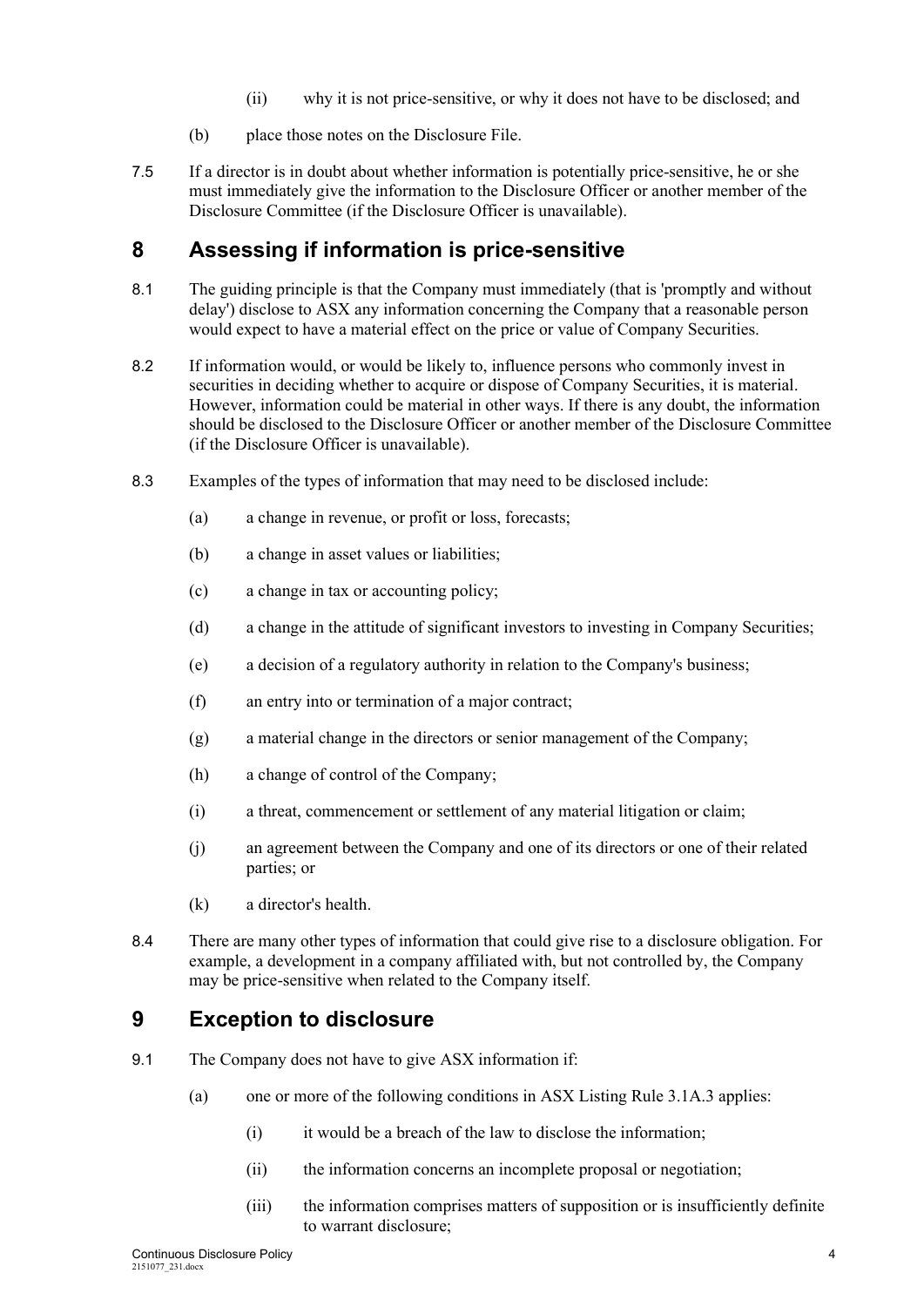- (iv) the information is generated for internal management purposes; or
- (v) the information is a trade secret; and
- <span id="page-5-1"></span>(b) the information is confidential and ASX has not formed the view that the information has ceased to be confidential; and
- (c) a reasonable person would not expect the information to be disclosed.
- <span id="page-5-2"></span>9.2 Each of clauses [9.1\(a\),](#page-4-0) [9.1\(b\)](#page-5-1) and [9.1\(c\)](#page-5-2) must be satisfied in order for the exception to apply.

#### <span id="page-5-0"></span>**10 False markets, market speculation and rumours**

- 10.1 Market speculation and rumours, whether substantiated or not, have the potential to impact on the Company. Speculation may also contain factual errors that could materially affect the Company.
- 10.2 The Disclosure Committee will monitor movements in the price or trading of Company Securities to identify circumstances where a false market may have emerged in Company Securities.
- 10.3 If ASX asks the Company to give it information to correct or prevent a false market, the Disclosure Officer is responsible for giving the information to ASX after following the procedure in paragrap[h 7.](#page-3-0)
- 10.4 The Company's general policy on responding to market speculation and rumours is that it does not respond to market speculation or rumours. However, the Disclosure Committee may decide to make a statement in response to market speculation or rumours if:
	- (a) it considers it is obliged at that time to make a statement to the market about a particular matter; or
	- (b) ASX asks for information,

to prevent or correct a false market occurring in Company Securities.

#### **11 Public release of disclosed information**

- 11.1 The Company will publicly release all information disclosed to ASX under this policy by placing it on the Company's website.
- 11.2 The Disclosure Officer must confirm that the Company has received confirmation from ASX that the information has been released to the market, before publicly releasing the information.

#### **12 Trading halts**

- 12.1 The Company may ask ASX to halt trading in Company Securities to:
	- (a) maintain orderly trading in its securities; and
	- (b) manage disclosure issues.
- 12.2 The Disclosure Committee will make all decisions about trading halts.
- 12.3 Employees (if any) may only ask ASX for a trading halt if the Disclosure Committee approves.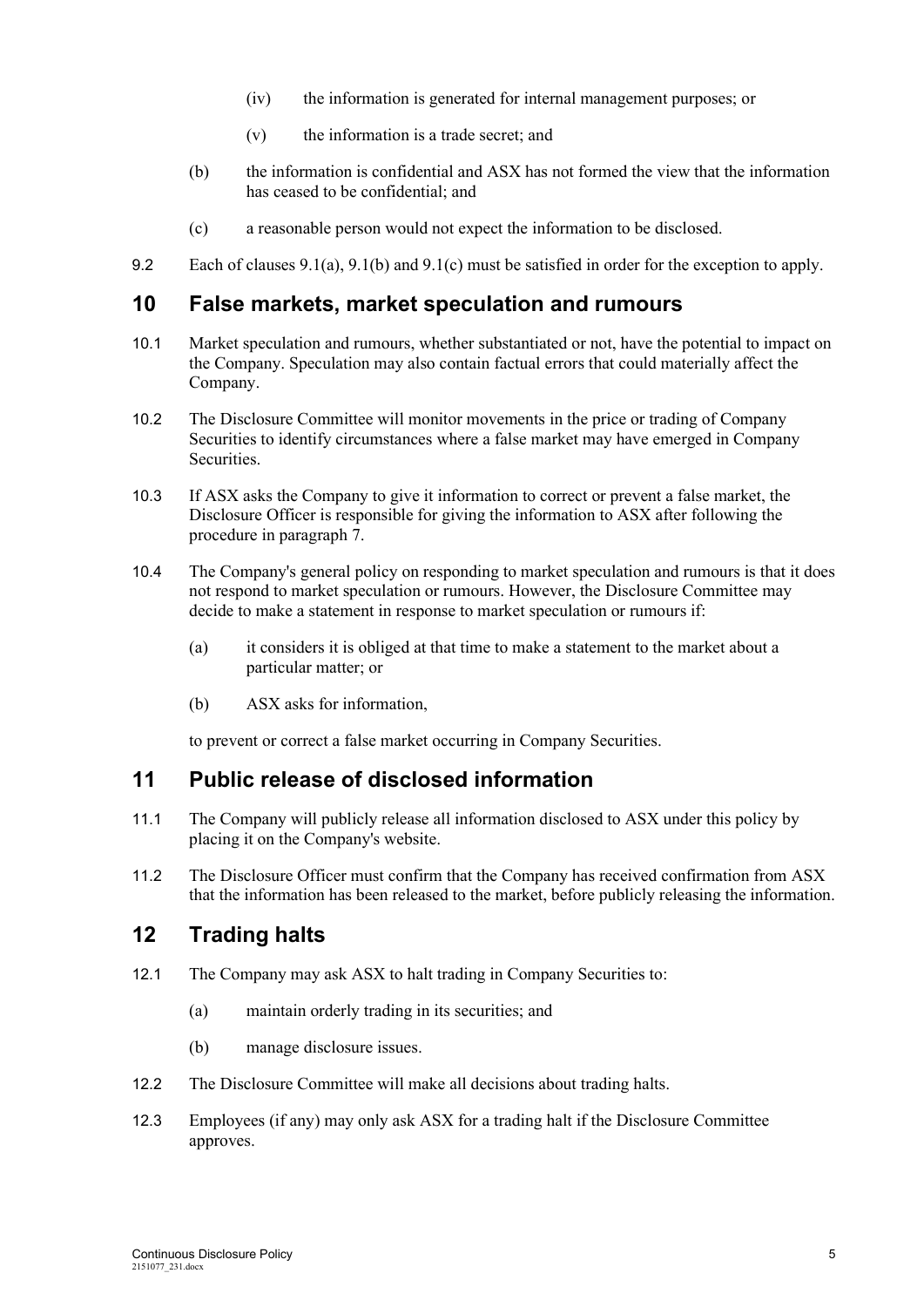# **13 Authorised spokespersons**

- 13.1 Only the following persons may speak on behalf of the Company to institutional investors, stockbroking analysts and the media:
	- (a) a director of the Company;
	- (b) a member of the Disclosure Committee; and
	- (c) the Disclosure Officer.
- 13.2 Those persons may only clarify information that the Company has publicly released and must not comment on price-sensitive information that has not been released to the market.
- 13.3 The Company will not expressly or implicitly give institutional investors or stockbroking analysts earnings forecast guidance that has not been released to the market.
- 13.4 If other employees (if any) are asked to comment by an external investor, stockbroking analyst or the media in relation to any matter concerning the Company they must:
	- (a) say that they are not authorised to speak on behalf of the Company; and
	- (b) refer the investor, stockbroking analyst or media to the Disclosure Officer.
- 13.5 Before any media release can be issued the Disclosure Officer must:
	- (a) review it;
	- (b) disclose it to ASX; and
	- (c) confirm that the Company has received confirmation from ASX that the information in the media release has been released to the market.

#### **14 Open briefings to institutional investors and stockbroking analysts**

- 14.1 The Company may hold open briefings with institutional investors or stockbroking analysts to discuss information that has been released to the market.
- 14.2 For the purposes of this policy:
	- (a) public speeches and presentations by a director of the Company or the Disclosure Officer are open briefings; and
	- (b) any meeting that is not an open meeting is a one-on-one briefing.
- 14.3 Price-sensitive information that has not been released to the market must not be disclosed at open briefings.
- 14.4 If a question raised in a briefing can only be answered by disclosing price-sensitive information, the relevant individual must:
	- (a) decline to answer the question; or
	- (b) take the question on notice and wait until the Company releases the information to the market through ASX.
- 14.5 If a director participating in a briefing thinks that something has been raised that might be price-sensitive information that has not been publicly released, he or she must immediately inform the Disclosure Officer or another member of the Disclosure Committee (if the Disclosure Officer is unavailable).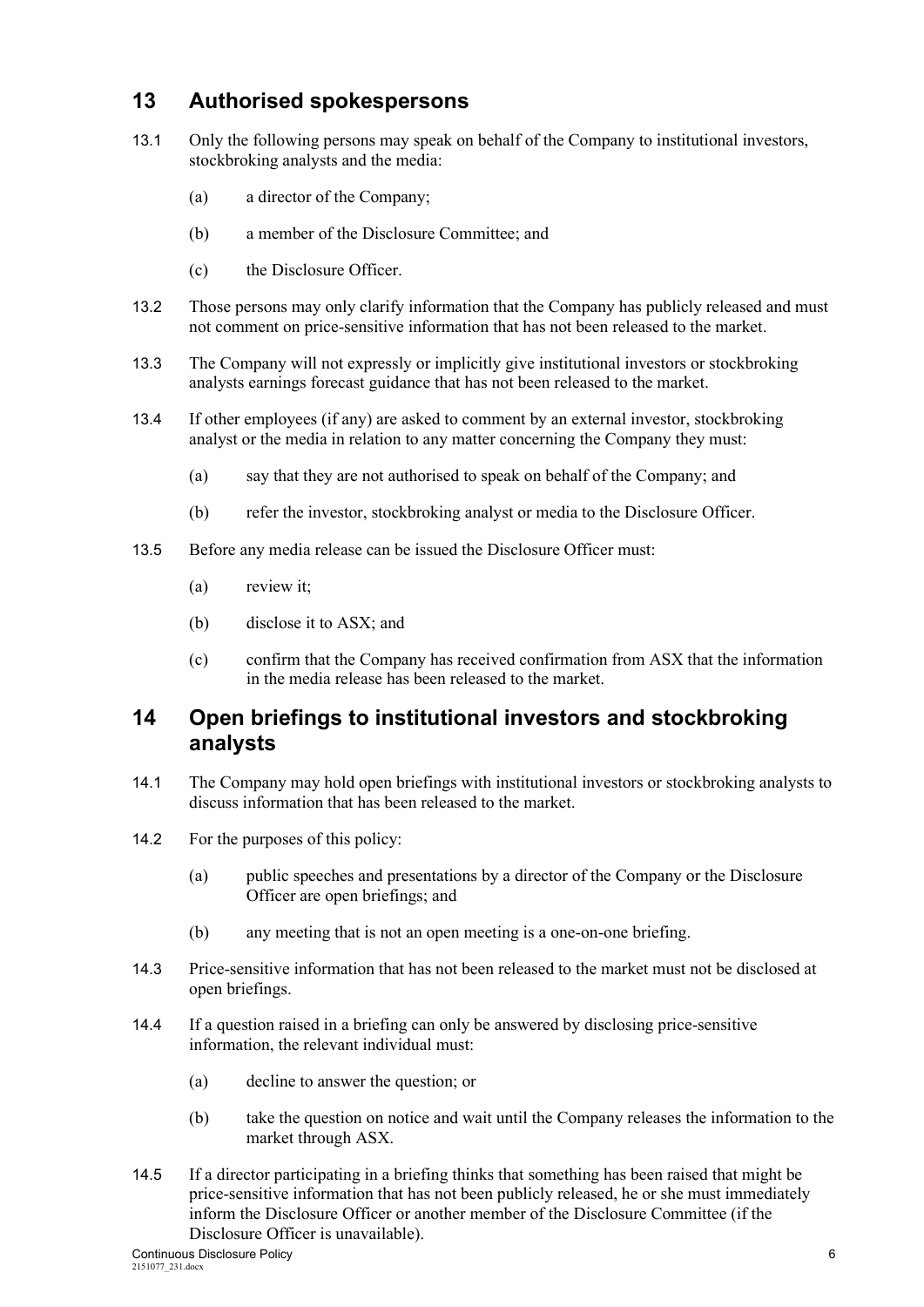14.6 Before any open briefing, the Company will inform the market about the briefing through ASX and on the Company's website.

#### **15 One-on-one briefings with institutional investors and stockbroking analysts**

- 15.1 It is in the interests of holders of the Company's Securities that institutional investors and stockbroking analysts have a thorough understanding of the Company's business, operations and activities.
- 15.2 The Company may hold one-on-one briefings with institutional investors and stockbroking analysts. At these briefings, the Company may give background and technical information to help institutional investors and stockbroking analysts better understand its business operations and activities.
- 15.3 For the purposes of this policy, a one-on-one meeting includes any communication between the Company and an institutional investor or a stockbroking analyst.
- 15.4 Price-sensitive information that has not been released to the market must not be disclosed at one-on-one briefings.
- 15.5 File notes must be made of all one-on-one briefings and kept for a reasonable period.
- 15.6 If a director participating in a one-on-one briefing thinks that something has been raised (even if inadvertently or confidentially) that might be price-sensitive information that has not been publicly released, he or she must immediately inform the Disclosure Officer or another member of the Disclosure Committee (if the Disclosure Officer is unavailable).
- 15.7 Before any series of one-on-one meetings, the Company will inform the market about the oneon-one briefings through ASX and on its website.

# **16 Presentational and briefing materials**

Any presentational or briefing materials for open or one-on-one briefings must be given to the Disclosure Officer before the briefing to determine if they contain any price-sensitive information that has not been released to the market.

# **17 'Blackout' periods**

To protect against inadvertent disclosure of price-sensitive information, the Company will not hold one-on-one and open briefings (except to deal with matters subject to an announcement through the ASX) between:

- (a) the end of its financial reporting periods and the announcement of results to the market; and
- (b) sending notice of an annual general meeting to shareholders and the holding of the meeting.

# **18 Review of reports by analysts**

- 18.1 The Company is not responsible for, and does not endorse, reports by analysts commenting on the Company.
- 18.2 The Company does not incorporate reports of analysts in its corporate information, including its website (this also extends to hyperlinks to websites of analysts).
- 18.3 If an analyst sends a draft report to the Company for comment: